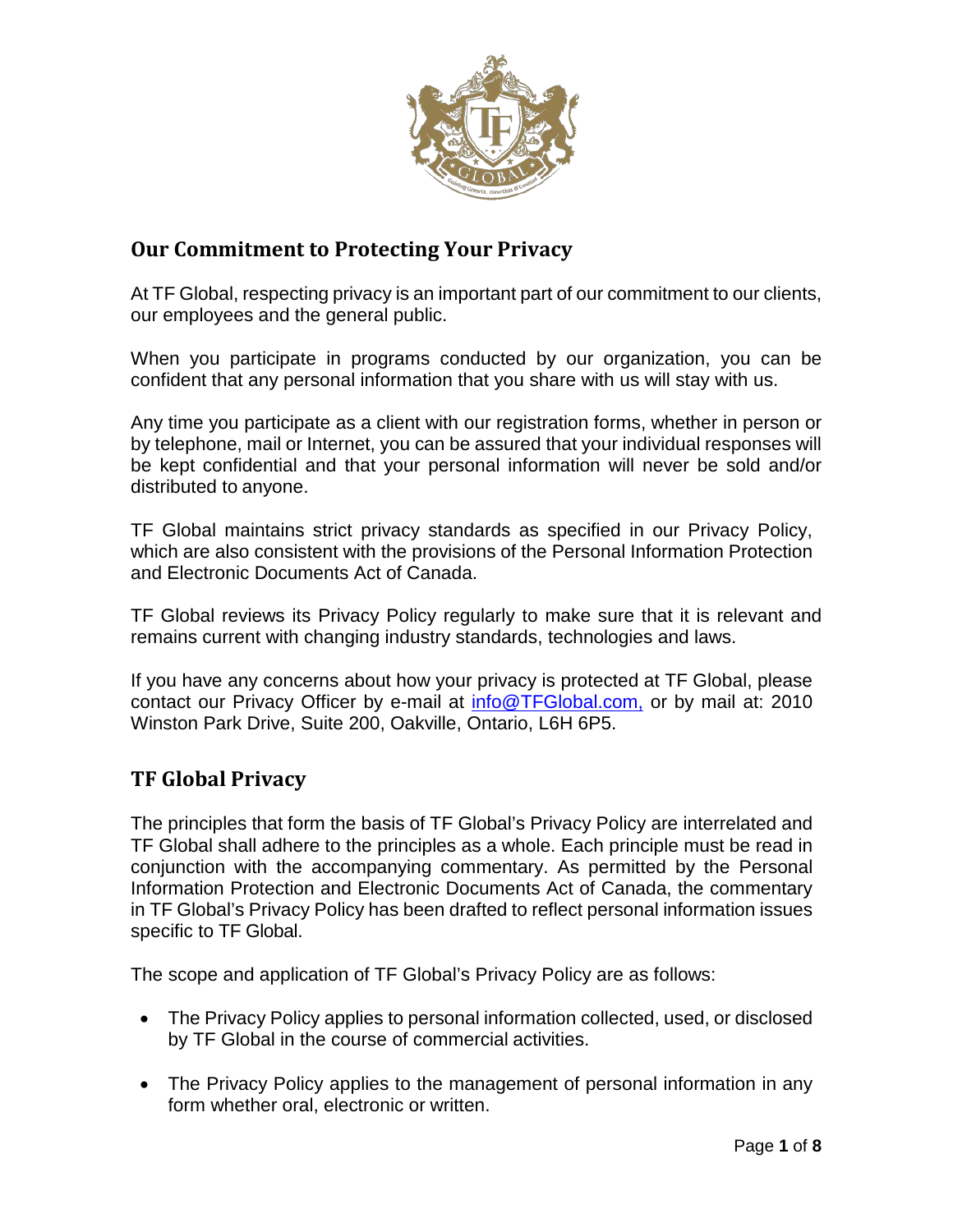

- The Privacy Policy does not impose any limits on the collection, use or disclosure of the following information by TF Global:
	- o Non-personally identifiable information;
	- o The name, title, business address and/or telephone number of an employee of an organization;
	- o Other information about an individual that is publicly available and is specified by regulation pursuant to the Personal Information Protection and Electronic Documents Act of Canada.
- The application of the Privacy Policy is subject to the requirements and provisions of the Personal Information Protection and Electronic Documents Act of Canada, the regulations enacted there under, and any other applicable legislation or regulation.

#### **Definitions**

**Collection:** The act of gathering, acquiring, recording, or obtaining personal information from any source, including third parties, by any means.

**Consent:** Voluntary agreement for the collection, use and disclosure of personal information for defined purposes. Consent can be either express or implied and can be provided directly by the individual or by an authorized representative. Express consent can be given orally, electronically or in writing, but is always unequivocal and does not require any inference on the part of TF Global. Implied consent is consent that can reasonably be inferred from an individual's action or inaction.

**Disclosure:** Making personal information available to a third party.

**Employee:** An employee of or independent contractor to TF Global.

**Personal information:** Information about an identifiable individual, but does not include the name, title, business address or telephone number of an employee of an organization, and does not include descriptive, factual information about an organization.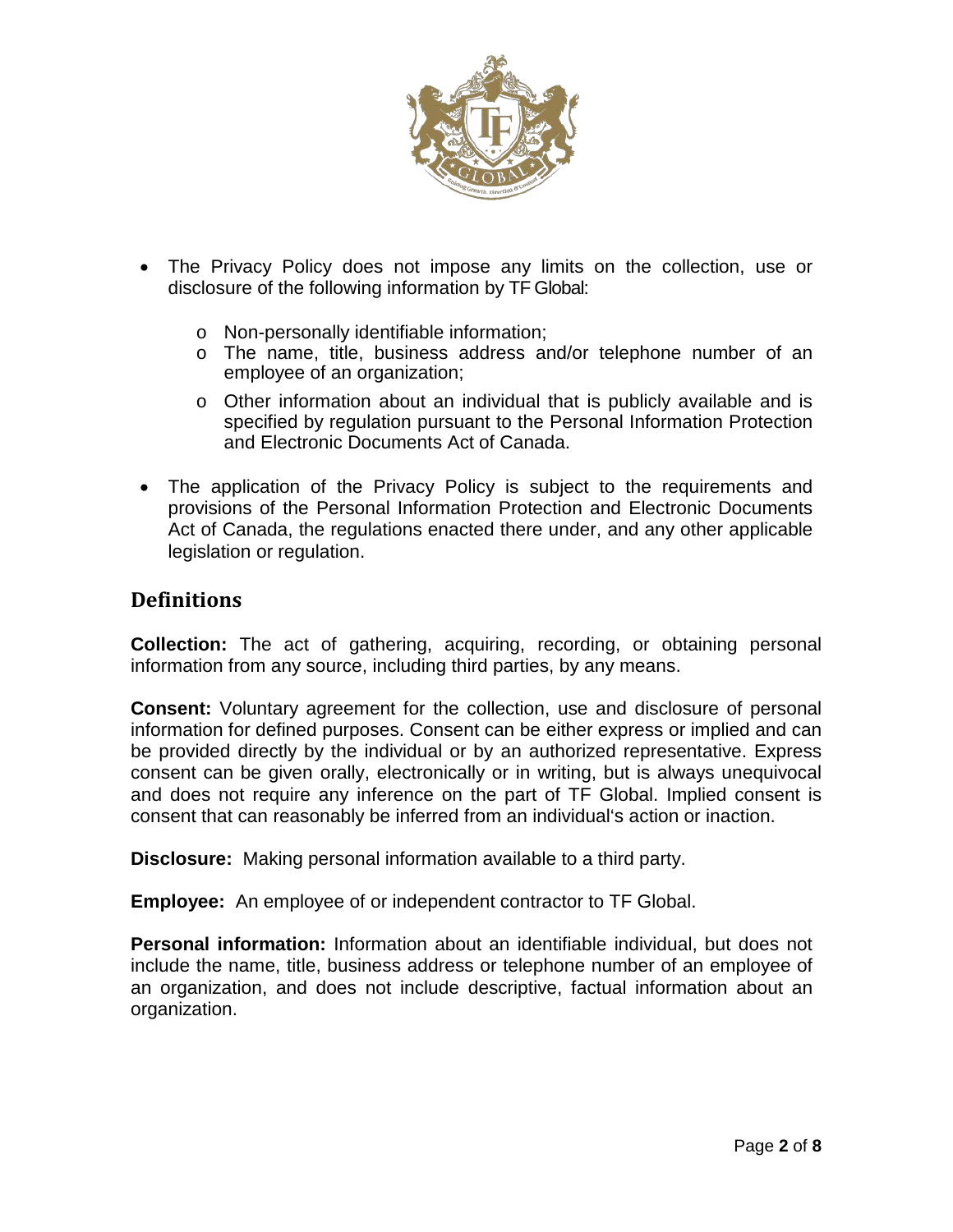

**Client:** A member of the public who provides personal information to TF Global in the course of a registration/program conducted by TF Global. For example, a client is an individual who discloses personal information to TF Global in the course of program being run by TF Global that may or may not include registration.

**Third party:** An individual or organization outside of TF Global.

**Use:** The treatment, handling, and management of personal information by and within TF Global or by a third party with the knowledge and approval of TF Global.

**Accountability:** TF Global is responsible for personal information under its control and shall designate one or more persons who are accountable for TF Global's compliance with the following principles.

Responsibility for compliance with the provisions of TF Global Privacy Policy rests with the TF Global Privacy Officer who can be reached by e-mail at [info@TFGlobal.com](mailto:info@TFGlobal.com) or by mail at: 2010 Winston Park Drive, Suite 200, Oakville, Ontario, L6H6P5. Other individuals within TF Global may be delegated to act on behalf of the Privacy Officer or to take responsibility for the day-to-day collection and/or processing of personal information.

TF Global is responsible for personal information in its possession or control and shall use contractual or other means to provide a comparable level of protection while information is being processed or used by a third party.

## **Identifying Purposes for Collection of Personal Information**

TF Global shall identify the purposes for which personal information is collected at or before the time the information is collected.

TF Global collects personal information from the customer only for the purposes of executing the program as requested by the customer.

Upon request, persons collecting personal information shall explain this identified purpose or refer the individual to a designated person within TF Global who can explain the purpose.

When personal information that has been collected is to be used or disclosed for a purpose not previously identified, the new purpose shall be identified prior to use. Unless the new purpose is permitted or required by law, the consent of the client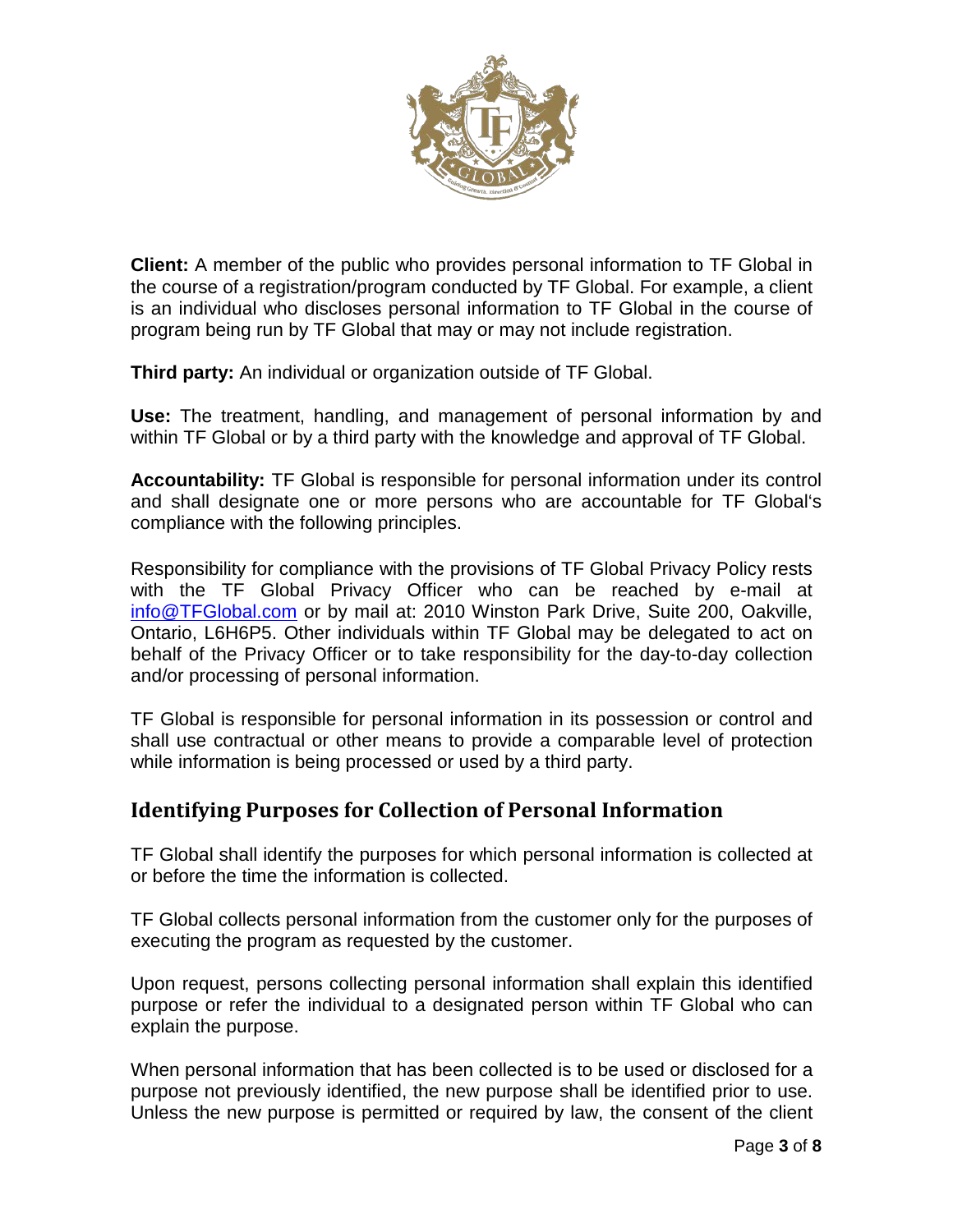

will be acquired before the information will be used or disclosed for the new purpose.

TF Global may provide clients or other third parties with information from any program, in aggregate form. In aggregate form it is impossible to identify an individual client's personal information.

## **Obtaining Consent for Collection, Use or Disclosure of Personal Information**

The knowledge and consent of an individual are required for the collection, use, or disclosure of personal information, except where inappropriate.

Participation by clients is always voluntary. When a client agrees to participate in a program, he/she gives consent by participating in the registration of aforementioned program.

Generally, any personal information collected over the course of a program is not disclosed to third parties.

In obtaining consent, TF Global shall use reasonable efforts to ensure that a client is advised of the identified purposes for which personal information will be used or disclosed. The identified purpose shall be stated in a manner that can be reasonably understood by the client.

Generally, TF Global shall seek consent to use and disclose personal information at the same time it collects the information. However, TF Global may seek consent to use and/or disclose personal information after it has been collected, but before it is used and/or disclosed for a new purpose.

In determining the appropriate form of consent, TF Global shall take into account the sensitivity of the personal information and the reasonable expectations of its clients.

## **Limiting Collection of Personal Information**

TF Global shall limit the collection of personal information to that which is necessary for the purpose identified by TF Global. TF Global shall collect personal information by fair and lawful means.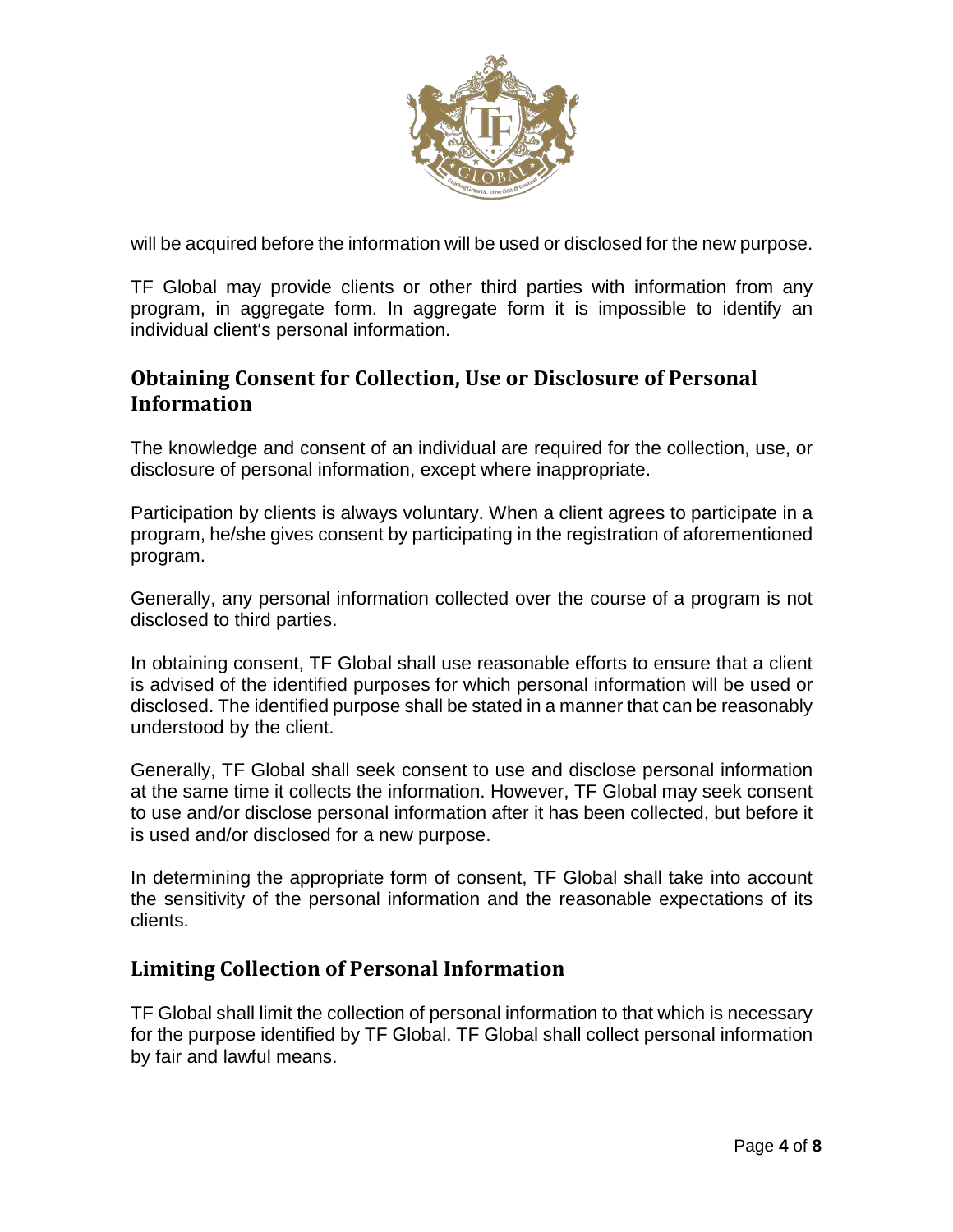

We collect only the amount and type of information needed for the purpose identified to individuals.

TF Global will only collect personal information from external sources, such as client organizations, if individuals have consented to such collection.

## **Limiting Use, Disclosure, and Retention of Personal Information**

TF Global shall not use or disclose personal information for purposes other than those for which it was collected, except with the consent of the individual or as required or permitted by law. Personal information shall be retained only as long as necessary for the fulfillment of those purposes.

TF Global may disclose a client's personal information to a public authority or agent of a public authority if, in the reasonable judgment of TF Global, it appears that there is imminent danger to life or property which could be avoided or minimized by disclosure of the information; or to a third party or parties, where the client consents to such disclosure or disclosure is required or permitted by law.

Only TF Global's employees with a business need-to-know, or whose duties reasonably so require, are granted access to personal information about clients. TF Global shall keep personal information only as long as it remains necessary or relevant for the identified purpose or as required by law.

Depending on the circumstances, where a client may have to be re-contacted for purposes of clarifying responses to a registration, or to seek additional responses, TF Global shall retain the personal information for a period of time that is reasonably sufficient to allow this re-contact.

TF Global shall maintain reasonable and systematic controls, schedules and practices for information and records retention and destruction which apply to personal information that is no longer necessary or relevant for the identified purposes or required by law to be retained. Such information shall be destroyed, erased or made anonymous.

#### **Accuracy of Personal Information**

Personal information shall be as accurate, complete, and up-to-date as is necessary for the purposes for which it is to be used.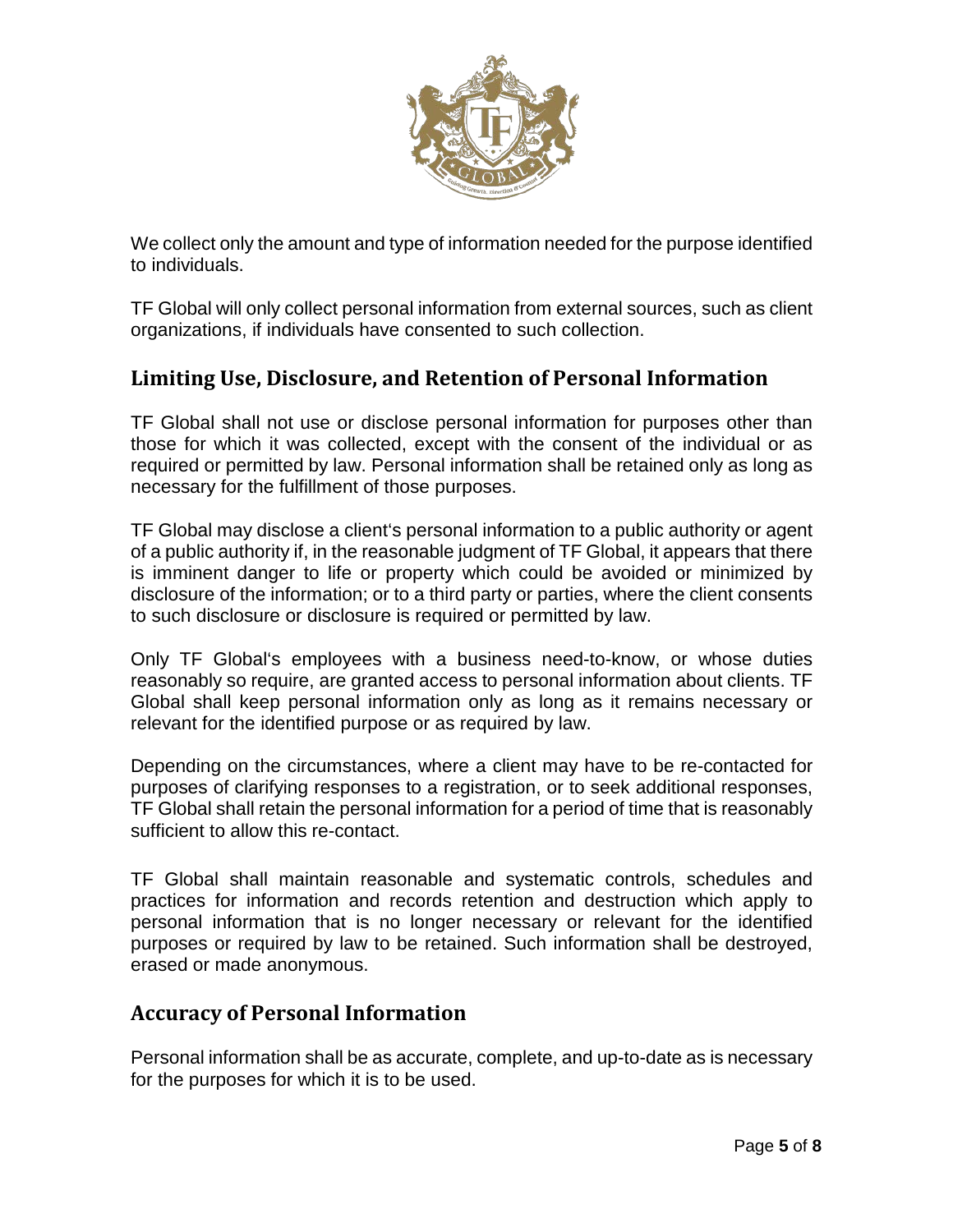

Personal information used by TF Global shall be sufficiently accurate, complete, and up-to-date to minimize the possibility that inappropriate information may be used to make a decision about a client.

TF Global shall update personal information about clients and employees as necessary to fulfill the identified purpose or upon notification by the individual.

## **Security Safeguards**

TF Global shall protect personal information through security safeguards appropriate to the sensitivity of the information.

TF Global shall protect personal information against such risks as loss or theft, unauthorized access, disclosure, copying, use, modification or destruction, through appropriate security measures, regardless of the format in which it is held.

TF Global shall protect personal information disclosed to third parties by contractual agreements stipulating the confidentiality of the information and the purpose for which it is to be used.

All of TF Global's employees with access to personal information shall be required to respect the confidentiality of that information.

## **Openness Concerning Policies and Procedures**

TF Global shall make readily available to individuals specific information about its policies and procedures relating to the management of personal information.

TF Global shall make information about its policies and procedures easy to understand, including:

i.the title and address of the person or persons accountable for TF Global's compliance with its Privacy Policy and to whom inquiries and/or complaints can be forwarded;

- ii. The means of gaining access to personal information held by TF Global;
- iii. A description of the type of personal information held by TF Global, including a general account of its use; and
- iv. A description of what personal information is made available to related organizations (e.g. subsidiaries).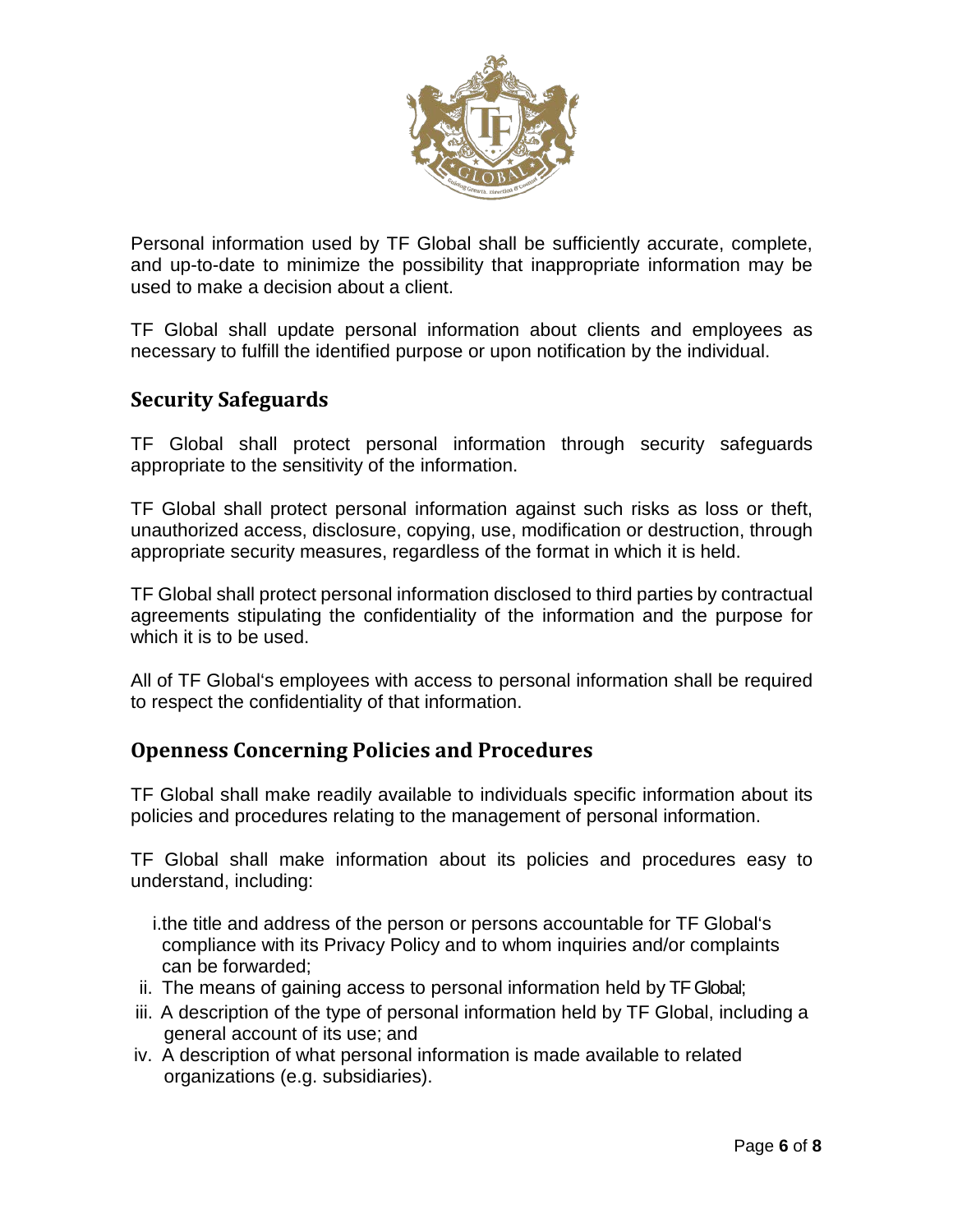

## **Individual Access to Personal Information**

Upon request, TF Global shall inform an individual of the existence, use, and disclosure of his or her personal information and shall give the individual access to that information. An individual shall be able to challenge the accuracy and completeness of the information and have it amended as appropriate.

Upon written request to the Privacy Officer, TF Global will inform an individual of the existence, use and disclosure of his/her personal information and shall be given access to that information.

In certain situations, TF Global may not be able to provide access to all the personal information that it holds about a client. For example, TF Global may not provide access to information if doing so would likely reveal personal information about a third party or could reasonably be expected to threaten the life or security of another individual. Also, TF Global may not provide access to information if disclosure would reveal confidential commercial information.

In order to safeguard personal information, a client may be required to provide sufficient identification information to permit TF Global to account for the existence, use and disclosure of personal information and to authorize access to the individual's file. Any such information shall be used only for this purpose.

TF Global shall promptly correct or complete any personal information found to be inaccurate or incomplete. Any unresolved differences as to accuracy or completeness shall be noted in the individual's file. Where appropriate, TF Global shall transmit to third parties having access to the personal information in question any amended information or the existence of any unresolved differences.

Clients and employees can obtain information or seek access to their individual files by contacting TF Global Privacy Officer.

# **Challenging Compliance**

An individual shall be able to address a challenge concerning compliance with the above principles to the designated person or persons accountable for TF Global's compliance with TF Global Privacy Policy.